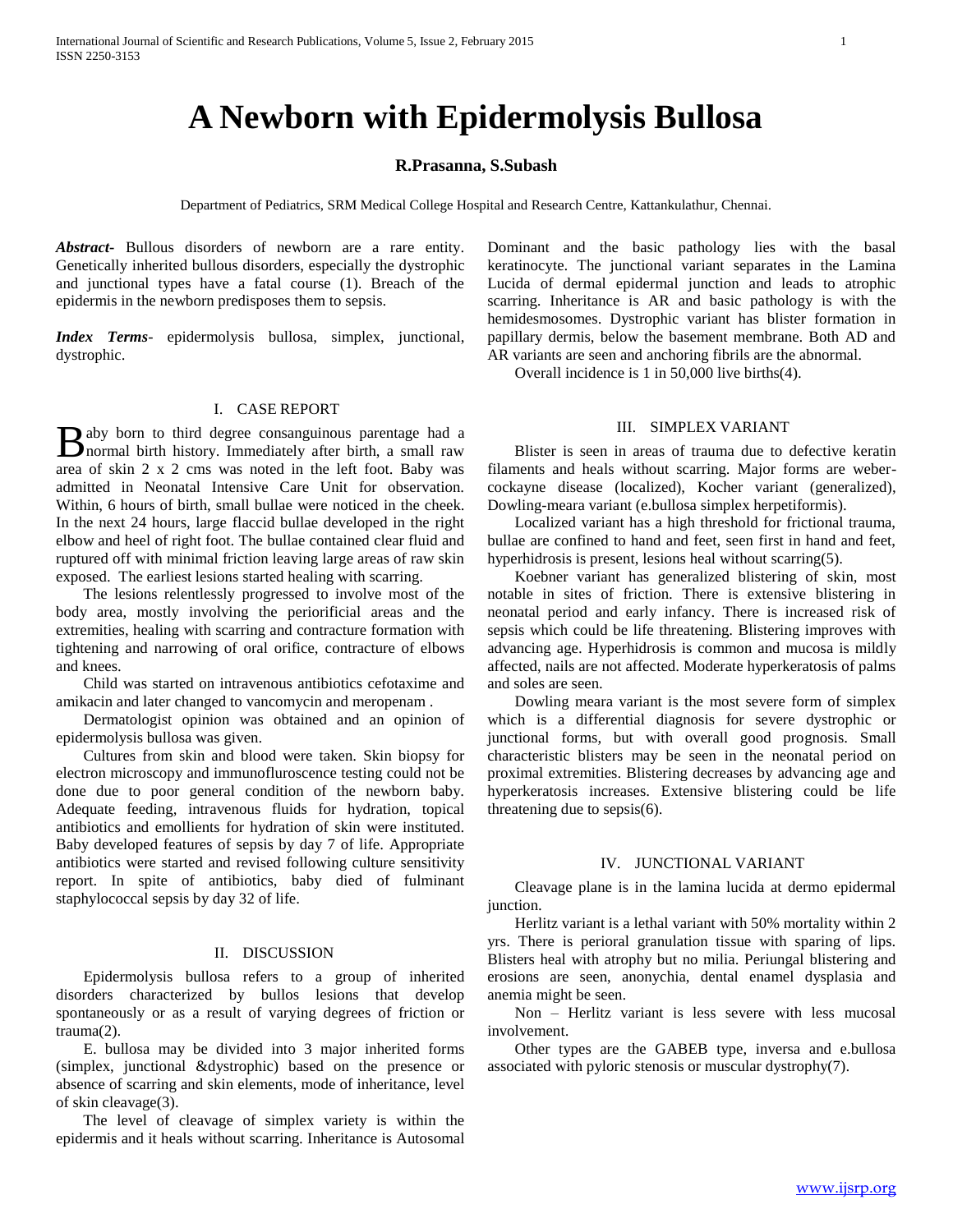### V. DYSTROPHIC VARIANT

Divided into Dominant and Recessive forms.

 The autosomal dominant variant has its onset at birth. Blistering predominates on dorsum of hands, elbows, knees and lower limbs. This heals with scarring with milia formation. Nail dystrophy is associated.

 Recessive form is present at birth with widespread blistering, scarring and milia formation. Deformities like digital fusion and joint contractures are seen. There is severe involvement of mucous membrane and nails. Growth retardation, poor nutritional status and anemia are seen. There are teeth abnormalities. Predisposition to squamous cell carcinoma is present in the heavily scarred areas.

 Hallopea-Siemes type, a severe life threatening autosomal recessive type of dystrophic e. bullosa is seen with widespread dystrophic scarring, deformities and severe involvement of mucous membranes. Bullae occur at site of friction. Bullae may be hemorrhagic and lower extremities may be completely devoid of skin. When blister ruptures, raw painful surface is evident. Nikolsky sign is positive. Atrophic scars with milia formation are seen. There is hyperhidrosis and hyperkeratosis. Acquired pseudosyndactyly- claw hand or mitten hand deformities are seen. Fixed flexion deformities of elbows and knees with contractures occur. Bullae, initially sterile, get eventually infected with pseudomonas or staphylococcus which leads to septicemia.

## VI. DIAGNOSIS

 Skin biopsy for light microscopy does not provide any clue regarding the variant of e. bullosa.

 Electron microscopy is the standard criterion for determining the level of blistering. EM can provide additional information on BMZ morphology that can be helpful in differentiating the different types. Immunofluroscence study and Immunomapping with antibodies to a hemidesmosomal antigen, BP230 and antibody to lamina densa protein (ex. type IV collagen) can

distinguish epidermolysis bullosa simplex, junctional epidermolysis bullosa, and dystrophic epidermolysis bullosa.

 Once the mutations are identified in a family, reliable prenatal diagnosis is possible(8,9,10).

 Extensive areas of denuded skin represent loss of the stratum corneum barrier to microbial penetration. Accumulation of serum and moisture on the surface enhances the growth of bacteria.

Patients with severe epidermolysis bullosa subtypes may have immunologic abnormalities, including decreased lymphocyte production or a poor nutritional status that lowers resistance to infections. *Staphylococcus aureus* and *Streptococcus pyogenes* are the usual causative organisms, but gram-negative infections with bacteria, such as *Pseudomonas aeruginosa*, also can occur. Patients also have increased susceptibility to developing sepsis.

## VII. TREATMENT

 Parents are to be informed of risk of transmitting genetic abnormalities. Genetic counseling is given. Prenatal diagnosis for future pregnancy can be done id the genetic abnormality in the family is identified. Treatment of e. bullosa is mainly palliative. Avoidance of trauma, friction or pressure, Cool environment is preferred. Prevention of infection is the preferred strategy. With extensive areas of crusting and denudation, a strict wound care regimen should be followed. The wound should be covered with semi occlusive nonadherent dressings. Self-adhering gauze or tape is a better choice for keeping dressings in place. Topical mupirocin is drug of choice. Appropriate parentral antibiotics should be started when necessary.

## VIII. CONCLUSION

 Epidermolysis bullosa are blistering skin disorders. Course of the disease varies according to the level at which blistering occurs in the skin. Septicemia is the cause of death in most of these cases.



**Figure1**